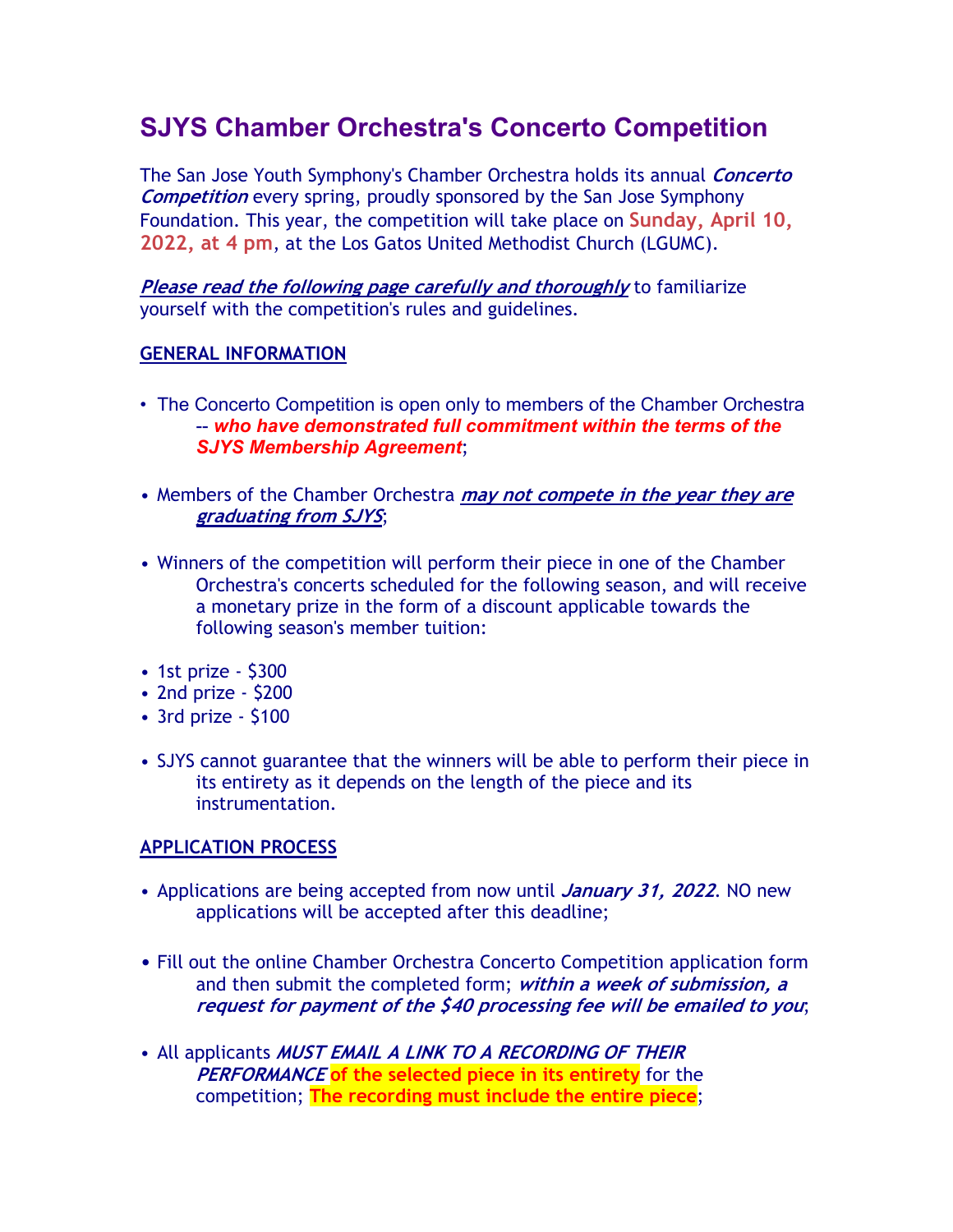- The applicant's recording **must have occurred no earlier than three months before the filing of the application form**;
- All applications will be prescreened. A maximum of 12 applicants will be selected for the competition, and will be announced within two weeks from the application filing deadline;
- SJYS will schedule a performance time and will notify the applicant of the assigned time no later than two weeks prior to the competition date;
- All applicants must be on call to perform at any time during the afternoon of the competition, in case of potential last-minute changes. **COMPETITION RULES**
- Contestants may play any orchestral instrument;
- Double or triple concertos are accepted;
- Vocalists or winners from the last competition **may not apply**;
- Contestants are not permitted to enter the competition with a concerto that was performed by the Chamber Orchestra during the previous season;
- SJYS strongly recommends that contestants choose pieces that are from the standard concerto repertoire, scored for Chamber Orchestra size (two of every woodwind, two horns, two trumpets, timpani). See the sample list of acceptable concertos on the website (at **https://sjys.org/concertocompetition/**) as well as down below;
- If the applicant wishes to perform a concert which is not included in the sample list, **he/she must submit a request for approval from SJYS by October 31, 2021**;
- SJYS will notify the applicant by the end of November whether the concerto selected is acceptable;
- **All contestants must prepare their concerto in its entirety. No exceptions will be made. Contestants must play their piece from memory**;
- All contestants must provide their own accompanist for the competition;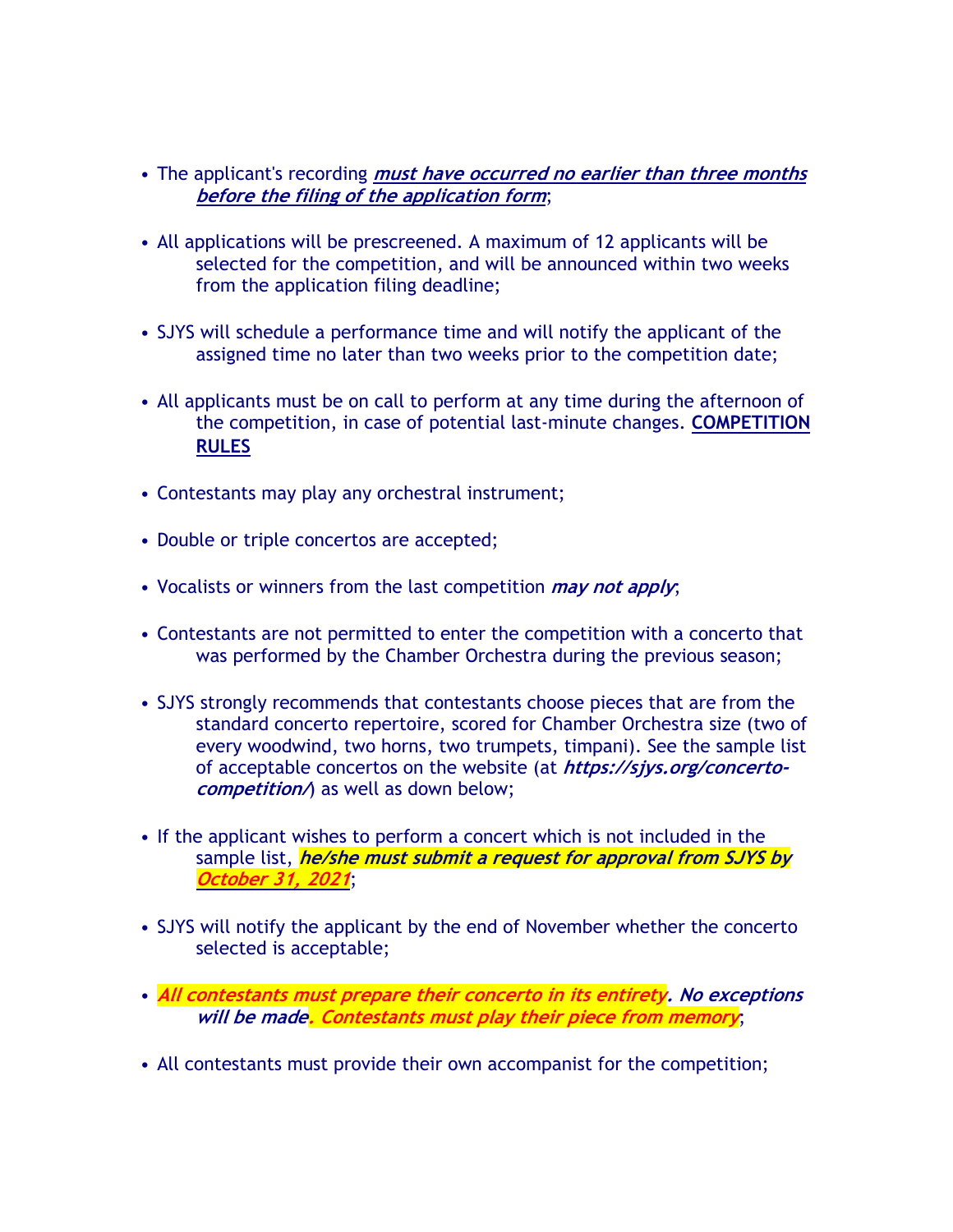- All contestants must submit two copies of his/her music for the judges;
- Contestants who arrive after their assigned time will not be allowed to perform. Please plan to arrive early and warm up in the room provided;
- Contestants may not exchange times with other contestants.

#### **THE COMPETITION**

- The competition will be divided into three categories: strings, woodwinds/brass, and double/triple concertos;
- No more than four winners will be chosen. the judges have the right to choose no winners if the level of performance does not meet the standards of competition. The decision of the judges is final;
- The judges will announce the winners immediately after the competition;
- SJYS members and parents are welcome to attend the competition as observers;
- SJYS expects that the winners keep their performance level as high or higher by the first rehearsal date with their orchestra. There will be a mandatory meeting with the conductor one month prior to the first rehearsal date, where the winners are expected to demonstrate their competence in performing the work.
- Competition winners **must be prepared to play their piece for any set of the following season in the event of an exigency**, regardless of which set they are initially assigned to perform or will be disqualified from playing.

#### **Sample List of Accepted Concerti for the Concerto Competition**

Flute:

Griffes - Poem for flute and orchestra Haydn - Concerto Ibert - Concerto Mozart - Andante, K.315 Mozart - Concertos nos. 1-2

Oboe: Albinoni - Concertos, op.7, no.3; op.9, no.2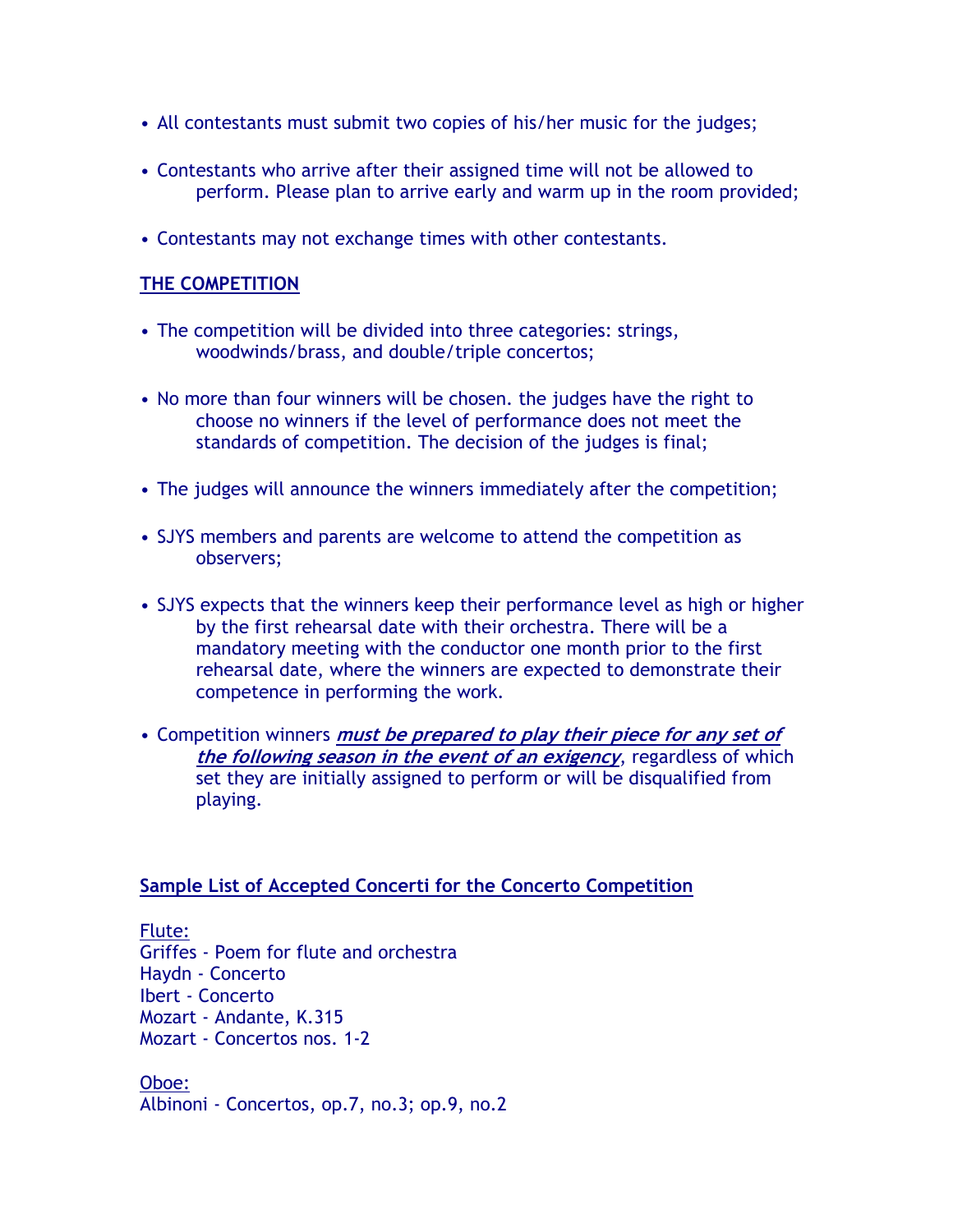Bellini - Concerto E-flat major Cimarosa - Concerto C minor Donizetti - Concertino F major Haydn - Concerto Marcello - Concerto C minor Martinu - Concerto Mozart - Concerto K.314 Strauss. R. - Concerto D major Vaughan Williams - Concerto

#### Clarinet:

Mozart - Concerto, clarinet, K.622 Weber, C.M.--Concertino, op.26; Concertos nos. 1-2

# Bassoon:

Mozart-Concerto Weber, C.M - Concerto, bassoon. op.75

Horn: Haydn - Concertos nos. 1-2 Mozart - Concertos nos. 1, 3

Trumpet: Haydn – Trumpet Concerto Hummel - Concerto

Violin:

Bach – Concerto No. 1&2 Mozart - Concerto No. 1-7 Saint-Saëns - Concerto No. 1 Op. 20; Introduction and Rondo Capriccioso; **Havanaise** Sarasate- Zigeunerweisen; Introduction and Tarantella Schumann-Concerto in D minor Telemann – Concerto Torelli – any concerto Vivaldi – any concerto Wieniawski – Legend, Op. 17

Viola: Handel - Concerto Telemann - Concerto Stamitz - Concerto in D Major Weber - Andante and Hungarian Rondo